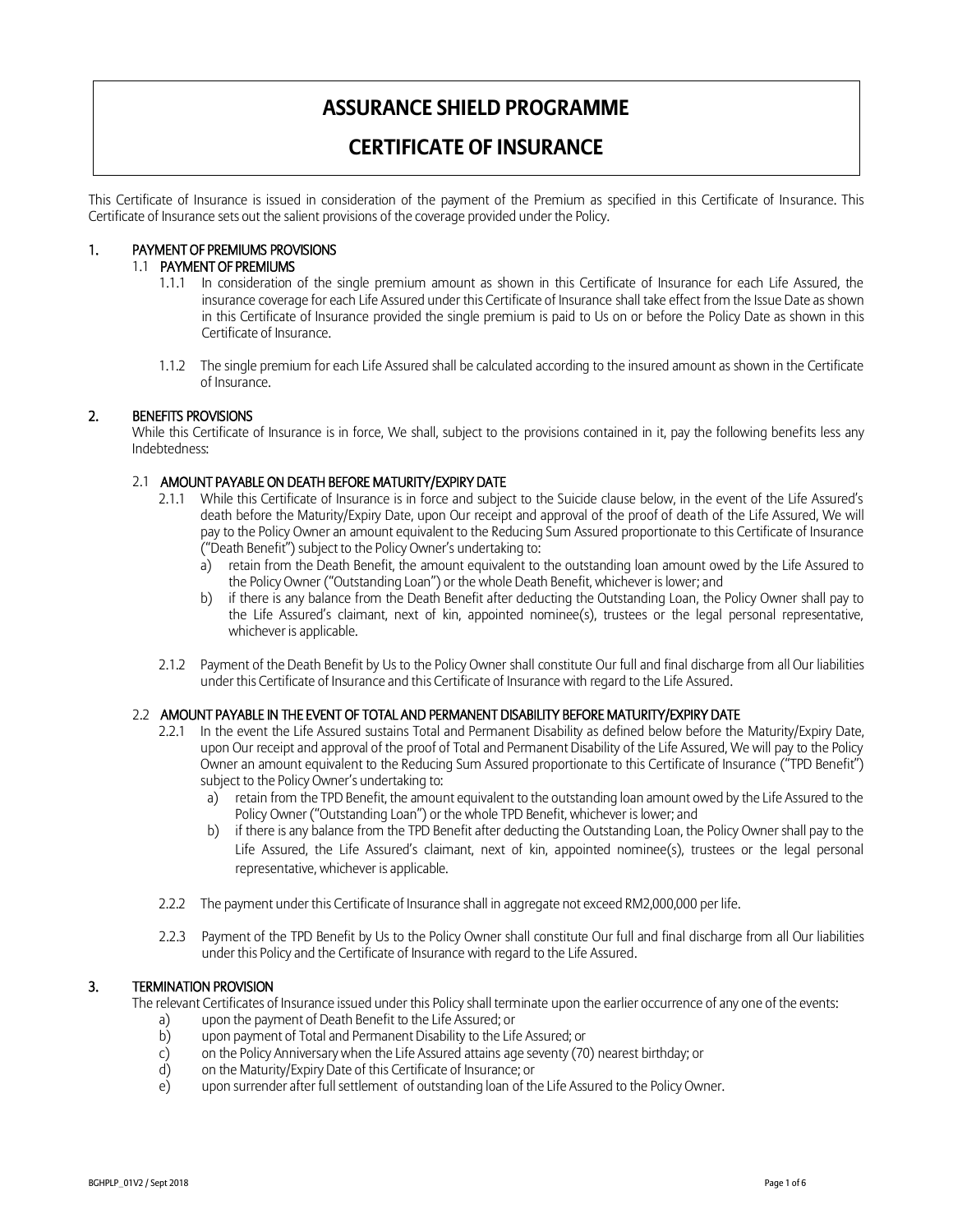# 4. RISK EXCLUDED PROVISIONS

- 4.1 This Certificate of Insurance does not cover:
	- 4.1.1 any death as a result of suicide, while sane or insane within twelve (12) months from the Issue Date. This Certificate of Insurance shall become void and We shall return the total premiums paid without interest under this Certificate of Insurance to the Policy Owner.
	- 4.1.2 any Total and Permanent Disability, caused directly or indirectly, wholly or partly, by any one (1) of the following occurrences:
		- a) Attempted suicide, self-inflicted bodily injuries, disorderly conduct on the part of the Life Assured; or
		- b) The Life Assured participating or involving directly or indirectly, in any riot, strike, civil commotion or terrorist activity, war, invasion, act of foreign hostilities (whether war be declared or not), civil war, rebellion, revolution, insurrection, military or usurped power; or
		- c) The Life Assured deliberately exposing himself/herself to unnecessary danger or being involved in any unlawful act, regardless while sane or insane; or
		- d) Accidental events that are directly or indirectly related to ionization, radiation or contamination by radioactivity, nuclear or biological or chemical weapons material; or
		- e) An opportunistic infection or a malignant neoplasm if at the time of Disability, there is presence of Acquired Immunodeficiency Syndrome in Life Assured. An opportunistic infection includes but is not limited to Pneumocystis carini pneumonia, organism of chronic enteritis, virus and/or disseminated fungi infection. A malignant neoplasm includes but is not limited to Kaposi's sarcoma, central nervous system lymphoma, hairy-cell leukemia and/or other malignancies now known or which become known as immediate cause of the Disability in the presence of Acquired Immunodeficiency Syndrome; or
		- f) Pre-Existing Conditions, whether disclosed to Us or not; or
		- g) Any congenital defect which has manifested itself or was diagnosed before the Life Assured attained the age of seventeen (17); or
		- h) Pandemic disease or communicable disease requiring isolation or quarantine by law; or
		- i) The Life Assured taking drug, unless it is proven that the drug was taken in accordance with proper medical prescription and not for the treatment of drug addiction; or
		- j) The Life Assured engaging or taking part in:
			- (i) making an arrest as an officer of law; or
				- (ii) servicing in the armed forces in time of declared or undeclared war while under orders for warlike operations or restoration of public order; or
				- (iii) activities including but not limited to racing on wheels or on horse, any underwater activities, rock climbing or mountaineering, pot-holing, parachuting, skydiving, hang-gliding, gliding, para-gliding, ballooning, microlighting, bungee-jumping, winter sports, hunting on horse-back or driving or riding in any kind of race and forms of professional sports; or
				- (iv) entering, exiting, operating, servicing, or being transported by any aerial device or conveyance (except when the Life Assured is a passenger on a commercial passenger airline on a regular scheduled passenger trip over its established passenger route or when the Life Assured is a licensed pilot or member of a crew carrying out his/her duty according to his/her employment with that particular commercial airline).

# 5. CLAIMS PROVISIONS

# 5.1 NOTICE OF CLAIM

- 5.1.1 The Policy Owner or the claimant must give written notice within:
	- a) two (2) months from the date of death of the Life Assured; or
	- b) within six (6) months from the date of commencement of the Total and Permanent Disability to claim under this Certificate of Insurance.
- 5.1.2 Failure to give notice within the time stipulated shall not invalidate any claim if it is shown that it was not reasonably possible to give such notice earlier and that notice was given as soon as was reasonably possible.
- 5.1.3 It shall be Our sole discretion whether to accept the reasons given for the failure to give notice within the time stipulated.

# 5.2 PROOF OF CLAIMS

- 5.2.1 Upon Our receipt of the above notice, We will furnish to Policy Owner or the claimant the appropriate forms for filing proof of death or proof of Total and Permanent Disability.
- 5.2.2 Written proof in support of a claim must be furnished to Us at Our office within:
	- a) three (3) months after the date of death of the Life Assured; or
	- b) one (1) year from the date of commencement of Total and Permanent Disability.
- 5.2.3 Such proof and other documents satisfactory to Us must be given at the Policy Owner or the claimant's own expense.
- 5.2.4 Claims shall be made on forms provided by Us together with written proof covering the occurrence and circumstances of death, character and the extent of the Total and Permanent Disability for which claims are made.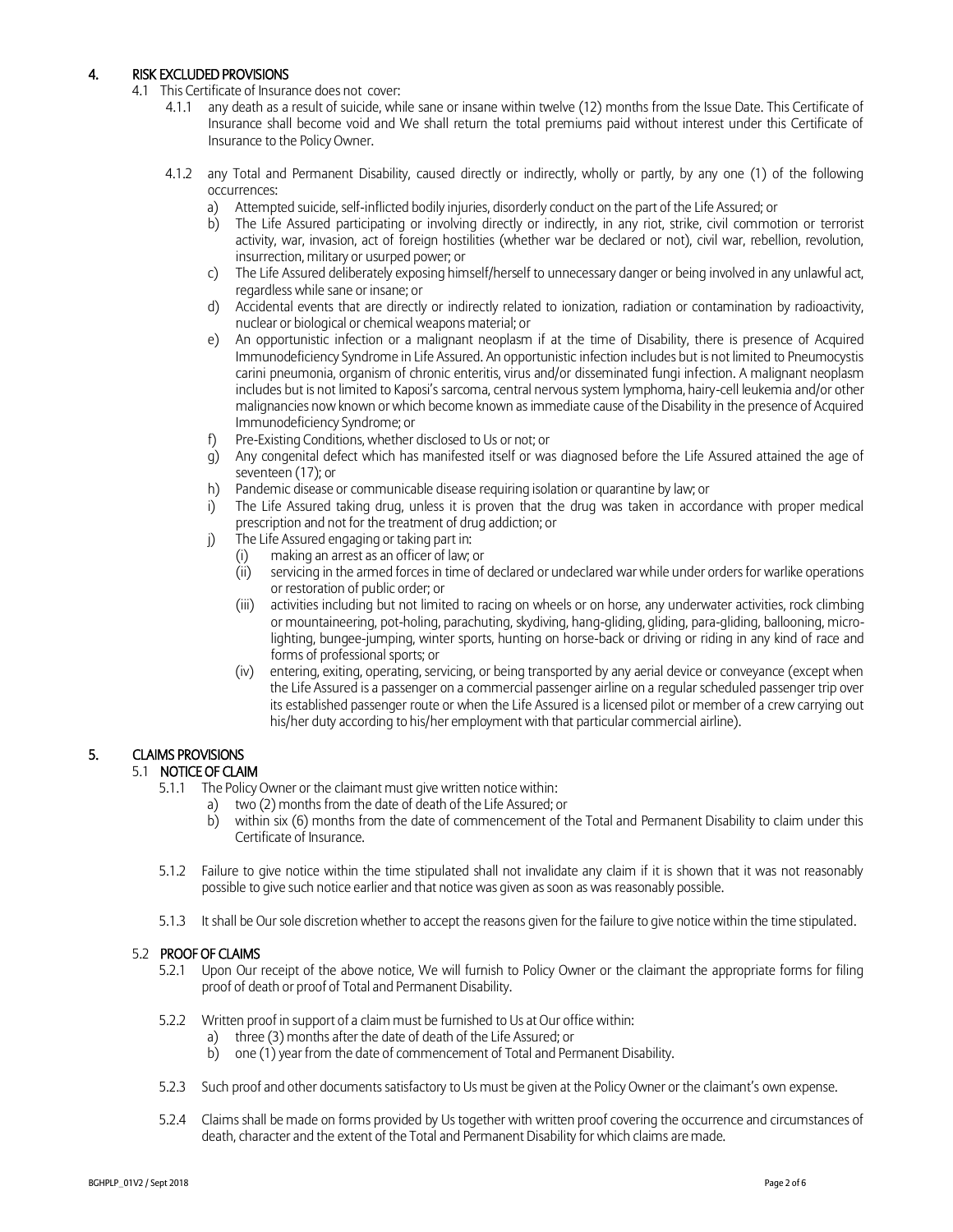- 5.2.5 Failure to furnish such proof within the time required shall not invalidate any claim if it was not reasonably possible to give proof within such time, provided such proof is furnished as soon as is reasonably possible
- 5.2.6 It shall be Our sole discretion whether to accept the reasons given for the failure to filing proof of claim within the time stipulated.
- 5.2.7 In any case, We reserve the right to request for any additional proof and further medical examination to be carried out on the Life Assured including, if appropriate and permitted by law, an autopsy of the Life Assured in the case of death claim.

#### 5.3 PAYMENT OF CLAIM

Benefits payable under this Certificate of Insurance shall be paid to the Policy Owner.

# 6. OWNERSHIP PROVISIONS

## 6.1 OWNERSHIP OF POLICY

- 6.1.1 The Policy Owner is named on the Policy Schedule, this Certificate of Insurance or the Endorsement, if any.
- 6.1.2 During the Life Assured's lifetime, only the Policy Owner has the right to exercise all rights and privileges available under this Certificate of Insurance.

#### 6.2 CHANGE OF OWNERSHIP / ASSIGNMENT

Assignment of this Certificate of Insurance is not allowed.

## 7. GENERAL PROVISIONS

#### 7.1 ALTERATION

- 7.1.1 No alteration, variation or waiver of any provision of this Certificate of Insurance shall be valid unless such alteration, variation or waiver is made by an Endorsement pursuant to notifying the Policy Owner and signed by Our authorized person.
- 7.1.2 We may request for this Certificate of Insurance to be sent to Us to effect the Endorsement.
- 7.1.3 We will notify the Life Assured and/or Policy Owner of any amendments, variations, changes, alterations or modifications required by law or regulatory authorities to be made to this Certificate of Insurance.
- 7.1.4 Once the Endorsement is effected, the terms and conditions of this Certificate of Insurance shall be read subject to such Endorsement.
- 7.1.5 No agent has the authority to make any alteration to or to waive any of the terms and conditions in this Certificate of Insurance.

## 7.2 ANTI-MONEY LAUNDERING, ANTI-TERRORISM FINANCING AND PROCEEDS OF UNLAWFUL ACTIVITIES ACT 2001

If We receive an order from the relevant authorities to freeze or seize the monies received as Premium or monies payable in respect of this Policy as provided under the Anti-Money Laundering, Anti-Terrorism Financing and Proceeds of Unlawful Activities Act 2001 or such similar legislation or if We discover or have reasonable suspicion that this Policy is exploited for money laundering activities and/or to finance terrorism, We reserve the right to terminate this Policy immediately. We shall deal with all Premiums paid and all benefits/sums payable in respect of this Policy in any manner which We deem appropriate, including but not limited to handing it over to the relevant authorities.

## 7.3 APPLICABLE LAW

This Certificate of Insurance is governed and shall be construed in accordance with laws of Malaysia and the parties to this Certificate of Insurance agree to submit to the jurisdiction of the Malaysian courts.

## 7.4 CURRENCY AND PLACE OF PAYMENT

All amounts payable by the Life Assured or the Policy Owner to Us or by Us pursuant to this Certificate of Insurance shall be payable in Malaysia and in the Malaysian currency.

## 7.5 CHANGE OF PLAN / CONVERSION

No change of plan or policy conversion is allowed.

#### 7.6 FREE LOOK PERIOD

- 7.6.1 The Life Assured may within fifteen (15) days or such longer period as may be specified by Bank Negara Malaysia, from the date of receipt of the Certificate of Insurance by the Life Assured ("Free Look Period") cancel the coverage under this Certificate of Insurance by:
	- a) submitting a written request to the Policy Owner; or
	- b) returning this Certificate of Insurance to the Policy Owner,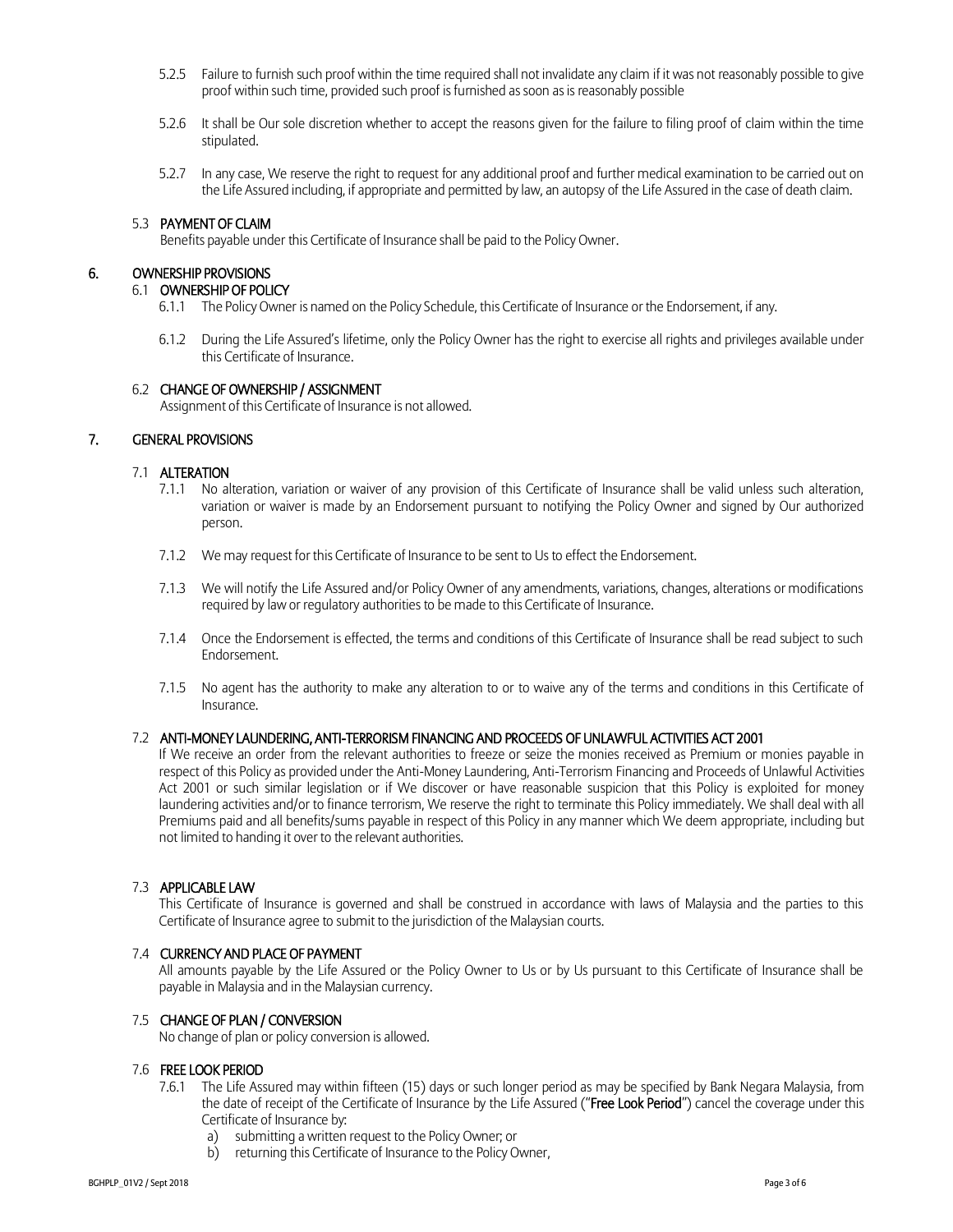AND the Policy Owner shall inform Us immediately of the said written request to cancel or We shall have received the relevant Certificate of Insurance from the Policy Owner.

- 7.6.2 The refund amount is the single premium paid for the coverage of the Life Assured together with Premium loading (if any) less any expenses incurred for medical examination (if any), during the Free Look Period as provided in this Clause.
- 7.6.3 After the Free Look Period, any cancellation by the Life Assured will be processed as a surrender under Clause 7.13 below.

#### 7.7 INDISPUTABILITY

We shall not dispute the validity of the Life Assured's coverage if the said coverage has been in force during the lifetime of the Life Assured for more than two (2) years from the Issue Date unless a statement of material fact or matter was fraudulently made or there was a fraudulent suppression or omission of material fact or matter in the Life Assured's proposal and/or application.

## 7.8 LEGAL PROCEEDING

No action at law or in equity shall be brought to recover on this Certificate of Insurance prior to the expiry of: (a) three (3) months after written proof in support of a Death Benefit claim has been furnished in accordance with the requirements of this Policy; or (b) one (1) year from the date of commencement of the Total and Permanent Disability, as the case may be.

#### 7.9 MISSTATEMENT OF AGE

- 7.9.1 The age of the Life Assured is stated on the Certificate of Insurance. The age is the age nearest birthday of the Life Assured.
- 7.9.2 If the age of the Life Assured has been misstated, We may vary the term of coverage or any benefits that may become payable based on the premium that would have become payable if this Certificate of Insurance had been based on the true age.
- 7.9.3 Where the Life Assured was not eligible for the insurance at the true age, We shall refund the total premiums paid without interest and the relevant insurance coverage shall then be void.
- 7.9.4 We shall require proof of age of the Life Assured before payment of benefits of this Certificate of Insurance issued here unless the age has been previously verified and confirmed by Us to be correct.

#### 7.10 NOTICE

Subject as otherwise provided in this Certificate of Insurance, all notices, demand or other communications required or permitted to be given or made under the terms of this Certificate of Insurance shall be in writing and delivered personally or sent by normal or prepaid registered post to the addresses set out in this Certificate of Insurance (or to such other address as either party may from time to time notify the other) or delivered electronically.

Any such notice, demand or communication shall be deemed to have been duly served:

- a) immediately, if delivered personally; or
- b) five (5) days after posting (excluding Saturday, Sunday and Malaysian federal public holidays), if sent by normal or prepaid registered post; or
- c) immediately, if delivered electronically.

## 7.11 PARTICIPATION IN DIVISIBLE SURPLUS

This is a Non-Participating Policy.

#### 7.12 SEVERABILITY

In the event that any provision or part of a provision in this Certificate of Insurance is held or found to be void, invalid or otherwise unenforceable, that provision or part of that provision shall be deemed not part of this Supplementary Contract and it shall not affect the enforceability of the remainder of this Certificate of Insurance.

## 7.13 SURRENDER OF CERTIFICATE OF INSURANCE

In the event the Life Assured has fully settled the outstanding loan to the Policy Owner before the maturity/expiration of this Policy, a Cash Value corresponding to the respective policy year as shown in this Certificate of Insurance will be paid. Upon payment of the Cash Value, the insurance coverage of the Life Assured under this Certificate of Insurance shall be terminated.

#### 7.14 SUICIDE

If the Life Assured, whether sane or insane, commits suicide within twelve (12) months from the Issue Date, the coverage under this Certificate of Insurance issued here shall become void and We shall refund the single premium paid without interest.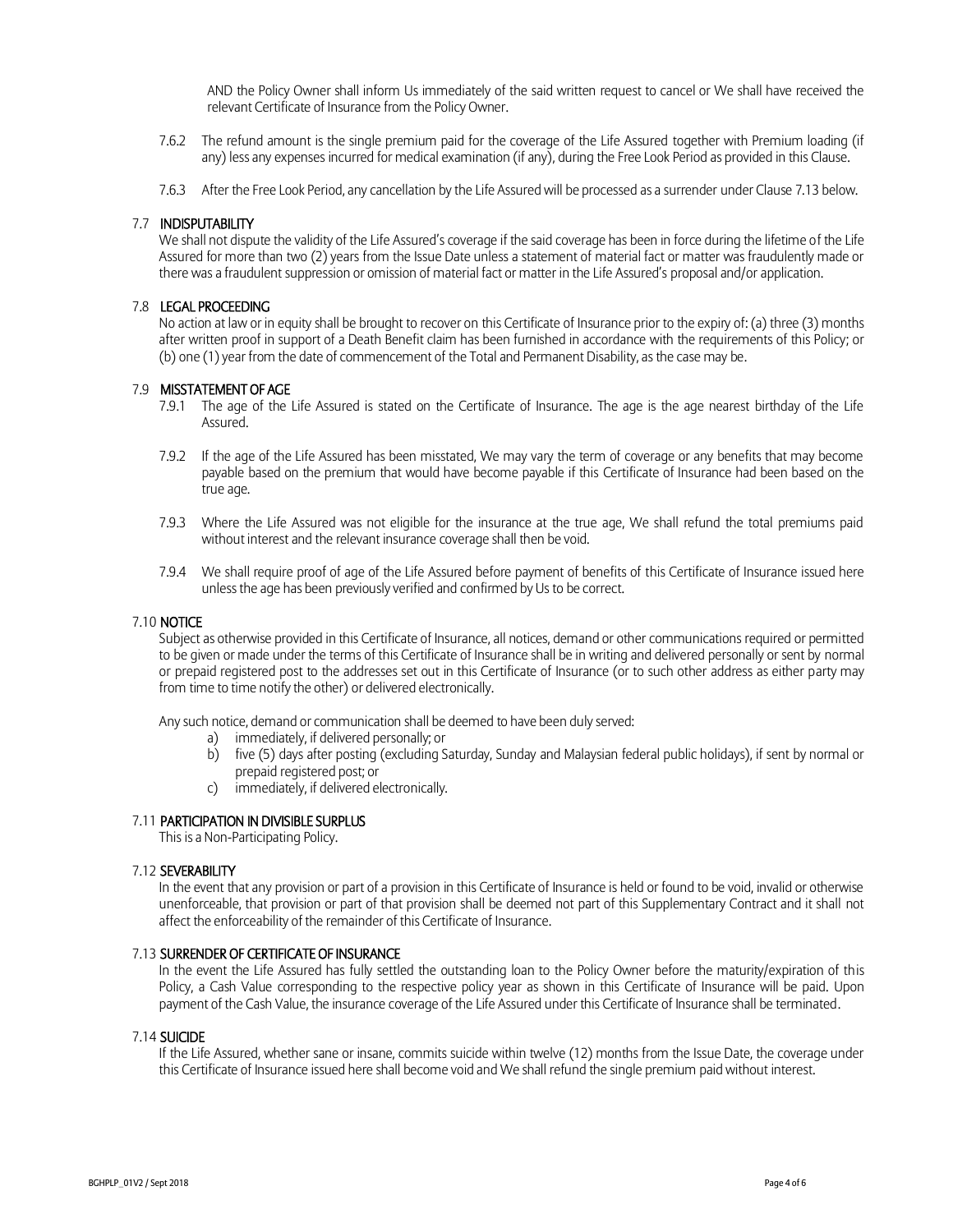#### 7.15 APPLICABLE TAX

In the event that any sales and services tax, value added tax or any similar tax and any other duties, taxes, levies or imposts (collectively "Applicable Tax") whatsoever are introduced by any authority and are payable under the laws of Malaysia in connection with any supply of goods and/or services made or deemed to be made under this Policy, We will be entitled to charge any Applicable Tax as allowed by the laws of Malaysia. Such Applicable Tax payable shall be paid in addition to the applicable premiums and other charges. All provisions in this Policy on payment of premiums and default hereof shall apply equally to the Applicable Tax.

#### 7.16 TIME

Time wherever mentioned shall be of the essence of this Certificate of Insurance.

## 7.17 WAIVER

Failure or neglect by either party to enforce at any time the provisions of this Certificate of Insurance shall not be construed or be deemed to be a waiver of either party's right in this Certificate of Insurance nor in anyway affect the validity of the whole or any part of this Certificate of Insurance or prejudice either party's right to take subsequent action.

## 8. DEFINITIONS

- 8.1 When used in this Certificate of Insurance:
	- 8.1.1 "Accident" means a sudden, unintentional, unexpected, unusual, and specific event that occurs at an identifiable time and place which shall, independently of any other cause, be the sole cause of Total and Permanent Disability.
	- 8.1.2 "Assignment" means a transfer of ownership and/or the benefits under this Certificate of Insurance to any person or corporation.
	- 8.1.3 "Cash Value" means the monetary value that remains as at the date of surrender of the relevant Certificate of Insurance less any Indebtedness.
	- 8.1.4 "Certificate of Insurance" means the certificate issued to a Life Assured for the insurance coverage under this Certificate of Insurance together with any and all endorsements to it, stating his/her name, Identity Card number and details of benefits under the Scheme and consistent with the terms and conditions contained in this Certificate of Insurance.
	- 8.1.5 "Disability" shall mean a sickness, disease, illness or the entire injuries arising out of a single or continuous series of causes.
	- 8.1.6 "Divisible Surplus" means any surplus from the life insurance fund to be distributed from time to time as bonus and/ or dividends.
	- 8.1.7 "Eligible Person" means the borrower of hire purchase financing offered by the Policy Owner and who is within the eligibility age stated in the Policy Schedule.
	- 8.1.8 "Endorsement" means a variation to this Certificate of Insurance or any other basic insurance policy.
	- 8.1.9 "Indebtedness" means any amount due and owing to Us.
	- 8.1.10 "Issue Date" means the date the Certificate of Insurance is issued.
	- 8.1.11 "Life Assured" means the Eligible Person, as specified in the Certificate of Insurance, whose life is insured under this Certificate of Insurance.
	- 8.1.12 "Maturity/Expiry Date" means the date, as specified in the Certificate of Insurance, when the insurance coverage for the Life Assured shall mature/expire.
	- 8.1.13 "Non-Participating" means this Certificate of Insurance does not participate in the Divisible Surplus of Our life insurance business.
	- 8.1.14 "Policy" means the legal contract between Policy Owner and Us. We agree to give the benefits set in this Certificate of Insurance or the Certificate of Insurance and Endorsement (if any) for the Premiums paid for the Life Assured's coverage.
	- 8.1.15 "Policy Date" means the date the insurance coverage under the Certificate of Insurance commences. The Policy Date is shown in the Certificate of Insurance.
	- 8.1.16 "Policy Owner" means the company specified in this Certificate of Insurance which is issued under the Policy, who owns the Policy.